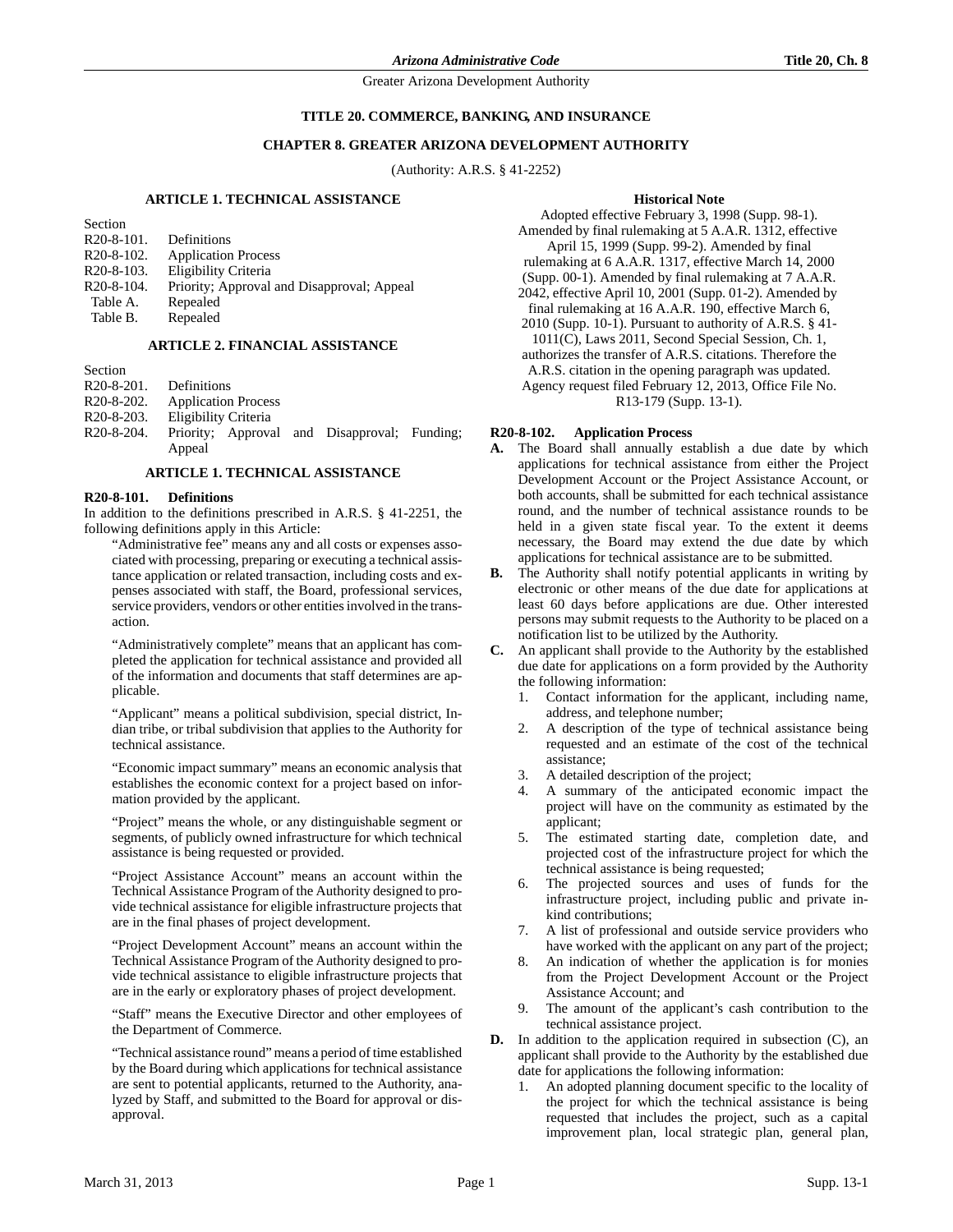comprehensive plan or similar planning document or evidence that the project has been discussed in meetings or in study sessions of the governing body of the applicant;

- 2. If the project is listed on the priority list of the Water Infrastructure Finance Authority or on the Department of Transportation's Five-Year State Plan, a document evidencing this fact; and
- 3. A resolution from the governing body of the applicant stating the following:
	- a. The project is in the best interests of the residents,
	- b. The estimated economic impact on the community, and
	- c. The commitment of a local cash contribution; or
- 4. If the applicant is a tribal subdivision;
	- a. A resolution from the tribal council in support of the tribal subdivision's technical assistance application, or
	- b. Certification by the tribal council that the tribal subdivision may enter into intergovernmental agreements with state agencies without further tribal council action;
- 5. The applicant's financial statements for the most recent three years.
- **E.** Staff shall analyze each application received on or prior to the due date for applications for technical assistance to determine whether the application is administratively complete and whether an applicant meets the eligibility criteria prescribed in R20-8-103. Applications for technical assistance that are determined to be both administratively complete and eligible for technical assistance under R20-8-103 shall be submitted to the Board for prioritization and possible funding. Applications that are either not administratively complete or do not meet the criteria in R20-8-103 shall not be submitted to the Board.

# **Historical Note**

Adopted effective February 3, 1998 (Supp. 98-1). Amended by final rulemaking at 5 A.A.R. 1312, effective April 15, 1999 (Supp. 99-2). Amended by final rulemaking at 6 A.A.R. 1317, effective March 14, 2000 (Supp. 00-1). Amended by final rulemaking at 7 A.A.R. 2042, effective April 10, 2001 (Supp. 01-2). Amended by final rulemaking at 16 A.A.R. 190, effective March 6, 2010 (Supp. 10-1).

# **R20-8-103. Eligibility Criteria**

Applicants for the Project Assistance Account must satisfy all of the requirements in A.R.S. § 41-2256 in addition to the items below. To be eligible to receive technical assistance, an applicant shall satisfy all of the following criteria:

- 1. The applicant is a political subdivision, Indian tribe, tribal subdivision, or special district;
- 2. The technical assistance requested is for the development of an infrastructure project;
- 3. The application is administratively complete;
- 4. The applicant provides evidence that the project has public support;
- 5. The applicant provides evidence that the project is part of an adopted comprehensive plan, for example, a capital improvement plan, a local strategic plan, general plan, comprehensive plan or similar planning document or evidence that the project has been discussed in meetings or in study sessions of the governing body of the applicant;
- 6. The cost of the technical assistance does not exceed 10% of the total cost of the final project;
- 7. The applicant does not have an open award for technical assistance from the Authority;
- 8. The applicant is not requesting technical assistance for a project that has already received funds from the Financial Assistance Program; and
- 9. Applicants are responsible for the payment of all administrative fees and penalties associated with technical assistance. Administrative fees shall be paid on or before 90 days from the date on the Authority's invoice. Administrative fees remaining unpaid after 90 days from the date of the Authority's invoice shall be subject to penalties of five percent per annum. Applicants with outstanding administrative fees or penalties are not eligible for technical or financial assistance.

# **Historical Note**

Adopted effective February 3, 1998 (Supp. 98-1). Amended by final rulemaking at 5 A.A.R. 1312, effective

April 15, 1999 (Supp. 99-2). Amended by final rulemaking at 6 A.A.R. 1317, effective March 14, 2000 (Supp. 00-1). Amended by final rulemaking at 7 A.A.R. 2042, effective April 10, 2001 (Supp. 01-2). Amended by final rulemaking at 16 A.A.R. 190, effective March 6, 2010 (Supp. 10-1). Pursuant to authority of A.R.S. § 41- 1011(C), Laws 2011, Second Special Session, Ch. 1, authorizes the transfer of A.R.S. citations. Therefore the

A.R.S. citation in the opening paragraph was updated. Agency request filed February 12, 2013, Office File No. R13-179 (Supp. 13-1).

# **R20-8-104. Priority; Approval and Disapproval; Appeal**

- **A.** During each technical assistance round, the Board shall determine the order and priority of infrastructure projects, for both the Project Development Account and the Project Assistance Account, for which an eligible application for technical assistance has been received. Application scores shall be prioritized based on a percentage of the points received to total points possible.
- **B.** For the Project Development Account, the Board shall use a scale of 100 points maximum for all applications based on subsection  $(B)(1)$  and  $(2)$ . The minimum number of points required to be eligible for consideration for award by the Board shall be 70 percent or 70 points. Applicants scoring less than 70 percent will be notified in writing by electronic or other means. A score of 70 percent or higher does not guarantee funding.
	- 1. Applications for monies from the Project Development Account shall be assigned points under the following categories in descending order of importance:
		- a. Population as of the latest decennial census only one of the following:
			- i. Cities or towns having a population up to and including 50,000 or counties having a population up to and including 200,000 - 30 points; or
			- ii. Tribes and special districts 30 points; or
			- iii. Cities or towns having a population of more than 50,000 or counties having a population of more than 200,000 - 0 points.
		- b. Evidence of the project's impact on the community based on all of the following:
			- The project addresses health, safety, and welfare issues - Up to 15 points; and
			- ii. The economic impact summary prepared by the applicant - Up to 10 points; and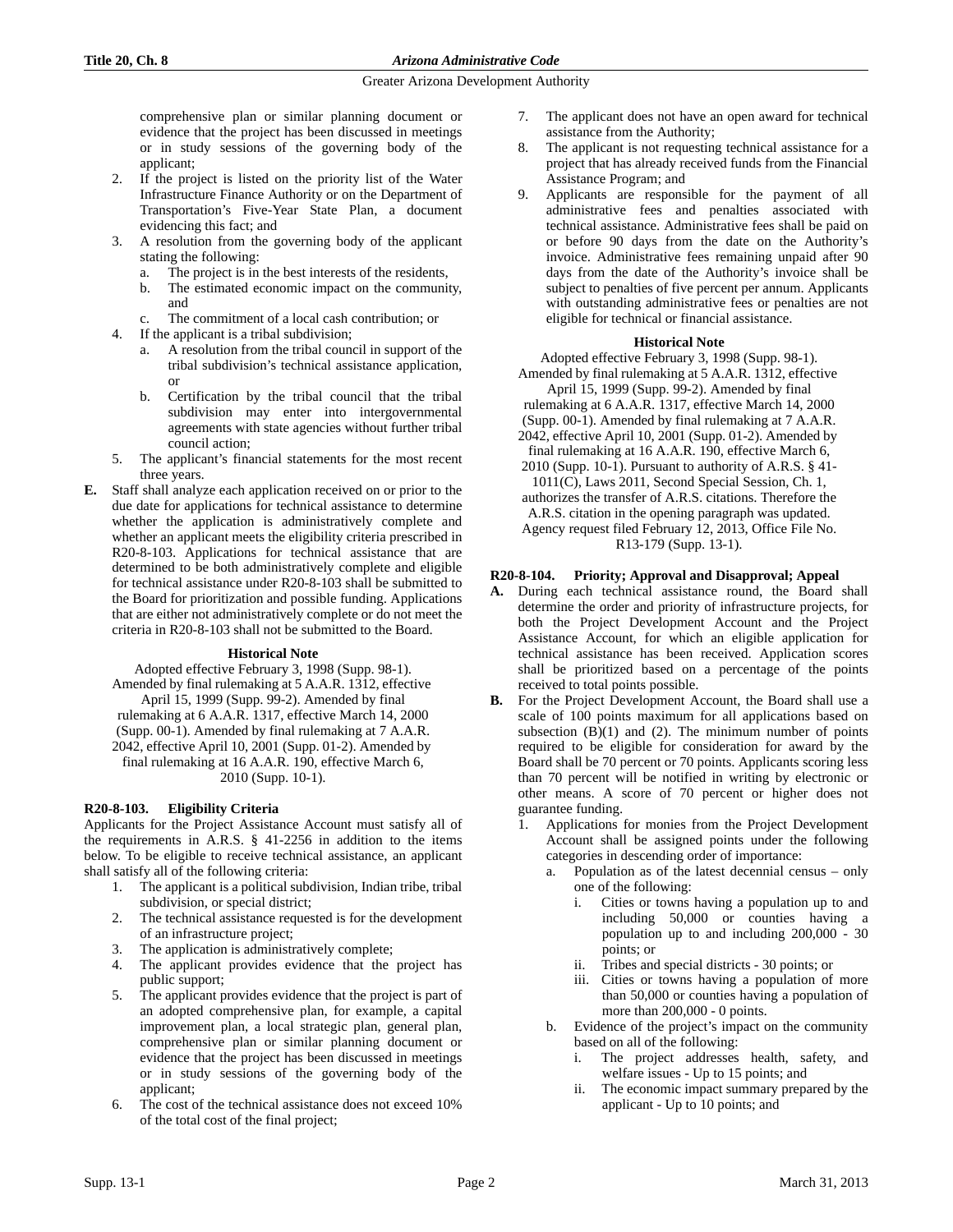- iii. The applicant has not previously received funding from the Project Development Account within the past five years - 5 points.
- c. Evidence of local support for the project based on the following:
	- i. The adopted planning document specific to the locality or evidence that the project has been discussed in meetings or in study sessions of the governing body of the applicant - Up to 15 points.
	- ii. The amount of the cash contribution provided by the applicant to the technical assistance project - Up to 10 points.
- d. Evidence that financial capacity to operate and maintain the project will be researched and developed as part of the requested technical assistance - Up to 15 points.
- 2. The prioritization using points assigned under subsection  $(B)(1)$  is as follows:
	- a. The tied application with the higher score under subsection (B)(1)(a) shall have priority over other applications;
	- b. If the tied applications have the same score under subsection  $(B)(1)(a)$ , the application with the higher score under subsection  $(B)(1)(b)$  shall have priority over the other applications;
	- c. If the tied applications have the same score under subsections  $(B)(1)(a)$  and  $(b)$ , the application with the higher score under subsection  $(B)(1)(c)$  shall have priority over the other applications;
	- d. If the tied applications have the same score under subsections  $(B)(1)(a)$ ,  $(b)$ , and  $(c)$ , the application with the higher score under subsection  $(B)(1)(d)$ shall have priority over the other applications; and
	- e. If tied applications have the same score under subsections  $(B)(1)(a)$ ,  $(b)$ ,  $(c)$ , and  $(d)$ , the Board shall determine the priority of the applications.
- **C.** For the Project Assistance Account, the Board shall use a scale consisting of 95 points maximum for tribal applications and a scale consisting of 100 points maximum for all other applications based on subsections  $(C)(1)$  and  $(2)$  of this Section. The minimum number of points required to be eligible for consideration for award by the Board shall be 70 percent, or 70 points. Tribal applications must receive 66.5 points to be eligible for consideration for award. Applicants scoring less than 70 percent will be notified in writing by electronic or other means. A score of 70 percent or higher does not guarantee funding.
	- 1. Applications for monies from the Project Assistance Account shall be assigned points under the following categories in descending order of importance:
		- a. Evidence of local support for the project up to 35 points:
			- i. An adopted planning document specific to the locality or evidence that the project has been discussed in meetings or study sessions of the governing body of the applicant - Up to 15 points; and
			- ii. The project has public or private partnerships that provide financial or in-kind services - Up to 10 points; and
			- iii. The project has received a resolution of support from the governing body of the applicant - 5 points; and
			- iv. The project has received voter authorization. The Authority's statutes do not require tribal

governments to obtain voter authorization for infrastructure projects. Therefore, technical assistance applications received from tribal governments will be based on an adjusted 95 point scale, as described in subsection (C) - 5 points.

- b. Evidence of the project's impact on the community based on all of the following - Up to 30 points:
	- The economic impact summary prepared by the applicant - Up to 15 points;
	- ii. The project addresses health, safety, and welfare issues - Up to 10 points; and
	- iii. The applicant has not previously received funding from the Project Assistance Account in the past five years - Up to 5 points.
- c. Evidence of a permanent funding source for the project - Up to 20 points:
	- i. The project is a likely candidate for a financial assistance loan from the authority - Up to 10 points, and
	- ii. A revenue stream has been identified to pay for the project - 5 points, and
	- iii. A funding source has been identified for the project - 5 points.
- d. Evidence of sufficient financial capacity to operate and maintain the project - Up to 15 points.
- The prioritization using points assigned under subsection  $(C)(1)$  is as follows:
	- a. The tied application with the higher score under subsection  $(C)(1)(a)$  shall have priority over other applications;
	- b. If the tied applications have the same score under subsection  $(C)(1)(a)$ , the application with the higher score under subsection  $(C)(1)(b)$  shall have priority over the other applications;
	- c. If the tied applications have the same score under subsections  $(C)(1)(a)$  and  $(b)$ , the application with the higher score under subsection  $(C)(1)(c)$  shall have priority over the other applications;
	- d. If the tied applications have the same score under subsections  $(C)(1)(a)$ ,  $(b)$ , and  $(c)$ , the application with the higher score under subsection  $(C)(1)(d)$ shall have priority over the other applications;
	- e. If the tied applications have the same score under subsections  $(C)(1)(a)$ ,  $(b)$ ,  $(c)$ , and  $(d)$ , the Board shall determine the priority of the applications.
- **D.** The Board shall approve or disapprove each eligible application for technical assistance based upon the priority list and available funding for technical assistance. The Board shall not consider applications scoring less than 70 percent for either the Project Development Account or the Project Assistance Account. Applicants scoring less than 70 percent will be notified in writing by electronic or other means. A score of 70 percent does not guarantee funding. The Board may fund all or a portion of a technical assistance request.
- **E.** The Authority shall notify in writing by electronic or other means each applicant of the Board's determination within 90 days after the date that all applications for technical assistance are due.
- **F.** For each project approved for technical assistance funding, the Authority shall establish a date by which the commitment of the Authority to provide technical assistance expires. The Authority shall not provide technical assistance for an approved project scoring 70 percent or more if the applicant does not complete all agreements with the Authority on or before that date.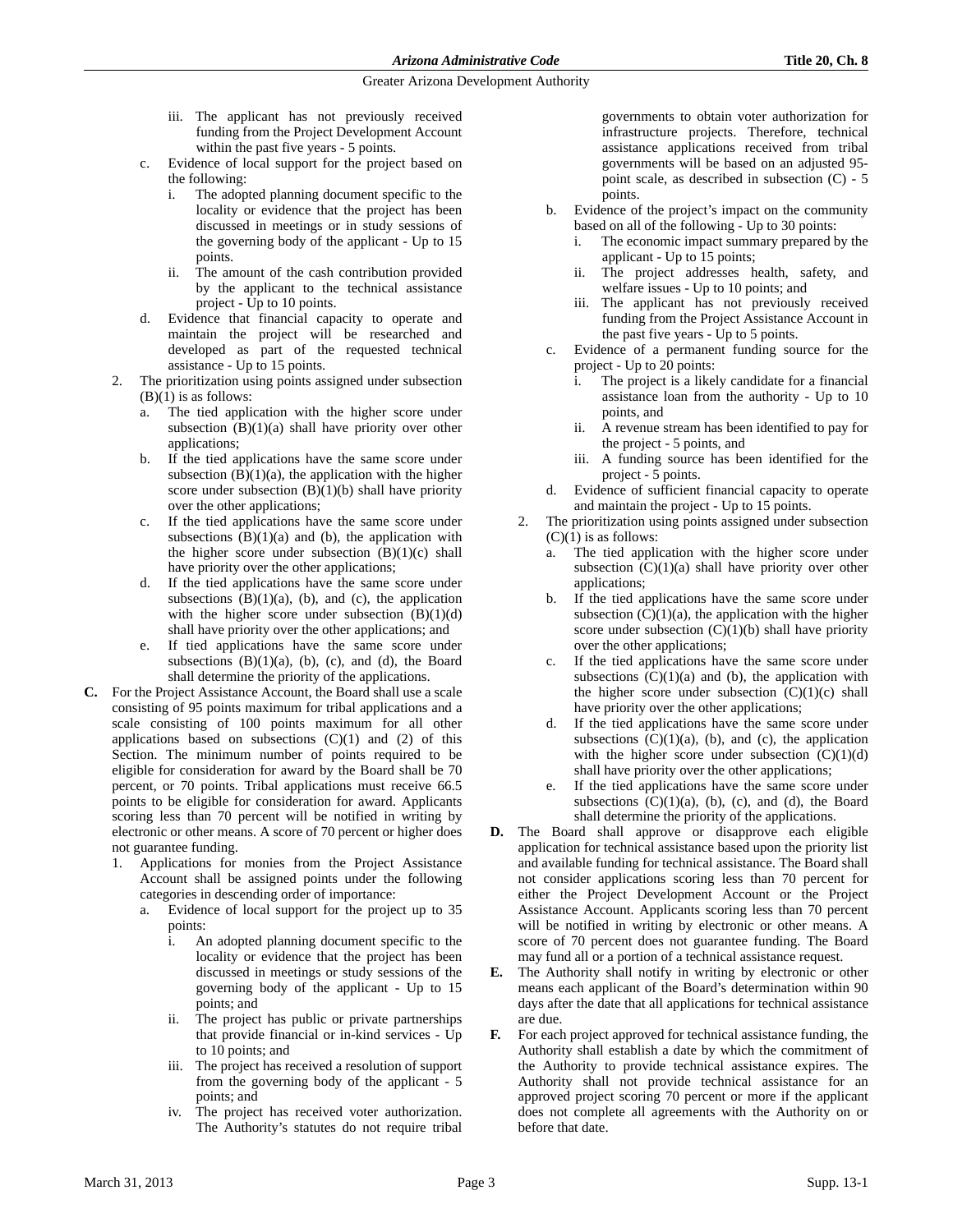- **G.** The Authority shall bypass a project within a technical assistance round and offer funding to the next highest ranking project if the project is not ready to proceed within six months after the award date.
- **H.** An applicant whose project for technical assistance is disapproved or determined to be ineligible may appeal. The Authority shall use the Uniform Administrative Hearing Procedures of A.R.S. Title 41, Chapter 6, Article 10, to govern the initiation and conduct of formal adjudicative proceedings before the Authority.

## **Historical Note**

Adopted effective February 3, 1998 (Supp. 98-1). Amended by final rulemaking at 5 A.A.R. 1312, effective April 15, 1999 (Supp. 99-2). Amended by final rulemaking at 6 A.A.R. 1317, effective March 14, 2000 (Supp. 00-1). Amended by final rulemaking at 7 A.A.R. 2042, effective April 10, 2001 (Supp. 01-2). Amended by final rulemaking at 16 A.A.R. 190, effective March 6, 2010 (Supp. 10-1).

# **Table A. Repealed**

## **Historical Note**

New Table adopted by final rulemaking at 5 A.A.R. 1312, effective April 15, 1999 (Supp. 99-2). Amended by final rulemaking at 6 A.A.R. 1317, effective March 14, 2000 (Supp. 00-1). Amended by final rulemaking at 7 A.A.R. 2042, effective April 10, 2001 (Supp. 01-2). Table repealed by final rulemaking at 16 A.A.R. 190, effective March 6, 2010 (Supp. 10-1).

# **Table B. Repealed**

# **Historical Note**

New Table adopted by final rulemaking at 6 A.A.R. 1317, effective March 14, 2000 (Supp. 00-1). Table repealed by final rulemaking at 16 A.A.R. 190, effective March 6, 2010 (Supp. 10-1).

# **ARTICLE 2. FINANCIAL ASSISTANCE**

# **R20-8-201. Definitions**

In addition to the definitions prescribed in A.R.S. § 41-2251, the following definitions apply in this Article:

"A rating" means an applicant has been assigned a credit rating of A1, A2, or A3 by Moody's or A+, A, or A- by Standard & Poor's.

"Access to capital" means an applicant's ability to obtain funding based on the security of the revenues to be pledged, the general financial condition of the applicant and other factors outside of the applicant's control.

"Administrative fee" means any and all costs and expenses associated with processing, preparing or executing a financial assistance application or related bond transaction, including costs and expenses associated with staff, the Board, professional services, service providers, vendors or other entities involved in the transaction.

"Administratively complete" means that an applicant has completed the application for financial assistance and provided all of the information and documents that the staff determines are applicable.

"Applicant" means a political subdivision, special district, or Indian tribe that applies to the Authority for financial assistance.

"Baa rating" means an applicant has been assigned a credit rating of Baa1, Baa2, or Baa3 by Moody's.

"BBB rating" means an applicant has been assigned a credit rating of BBB+, BBB, or BBB- by Standard & Poor's.

"Category I" means a rating indication assigned by Moody's that applies to applicants that have credit ratings determined to fall into category of A3 or higher.

"Category II" means a rating indication assigned by Moody's to applicants that have credit ratings determined to Baa3, Baa2, or Baa1.

"Coverage ratio" means the ratio produced by the fraction in which pledged revenues are the numerator and debt service is the denominator.

"Debt service" means annual principle and interest payments on all loans from the Authority plus any principle and interest payments on other debt secured with an equal pledge on the same revenues pledged to the Authority's loans.

"Dedicated revenue source" means the origin of money committed by an Indian tribe to be used for repayment of a loan.

"Financial assistance round" means a period of time established by the Board during which applications for financial assistance are sent to potential applicants, returned to the Authority, analyzed by Staff, and submitted to the Board for approval or disapproval.

"General obligation" means a pledge by the applicant's voters of the full faith and credit and unlimited taxing ability to secure a loan. The applicant must have the ability to levy and increase property taxes for payment of debt obligations.

"Moody's" means Moody's Investors Service, Inc., its successors and their assigns.

"Project" means the whole, or any distinguishable segment or segments, of publicly owned infrastructure for which financial assistance is being requested or provided.

"Staff" means the Executive Director and other employees of the Water Infrastructure Finance Authority.

"Standard & Poor's" means Standard & Poor's Ratings Service, its successors and their assigns.

### **Historical Note**

Adopted effective February 3, 1998 (Supp. 98-1). Amended by final rulemaking at 7 A.A.R. 2042, effective April 10, 2001 (Supp. 01-2). Amended by final rulemaking at 16 A.A.R. 190, effective March 6, 2010 (Supp. 10-1). Pursuant to authority of A.R.S. § 41- 1011(C), Laws 2011, Second Special Session, Ch. 1, authorizes the transfer of A.R.S. citations. Therefore the A.R.S. citation in the opening paragraph was updated; due to a reassignment of duties, the reference to the Department of Commerce was removed in the definition of "staff." Agency request filed February 12, 2013, Office

File No. R13-179 (Supp. 13-1).

# **R20-8-202. Application Process**

**A.** The Board shall annually establish due dates by which applications for financial assistance shall be submitted.

- The Authority shall notify in writing by electronic or other means potential applicants of the due date for applications and of any limitation of the amount of funding available at least 60 days before applications are due. Other interested persons may submit requests to the Authority to be placed on a notification list to be utilized by the Authority.
- **C.** An applicant shall provide to the Authority by the established due date for applications on a form provided by the Authority the following information: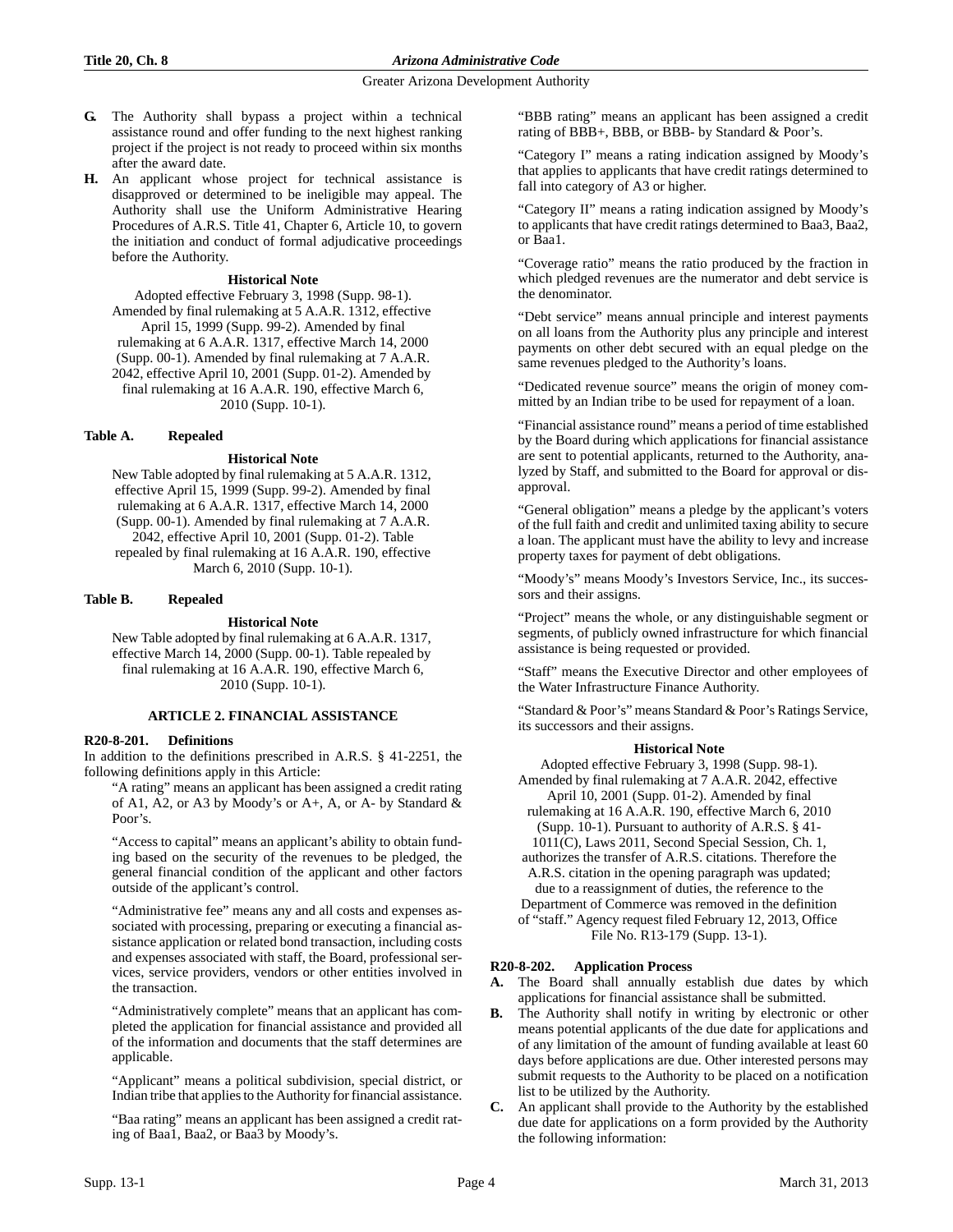- 1. Contact information for the applicant, including name, address, and telephone number;
- 2. Financial statements, audits, or comprehensive annual financial statements relating to the applicant for the applicant's current fiscal year;
- 3. Financial statements, audits, or comprehensive annual financial statements relating to the applicant for the previous five fiscal years;
- 4. The proposed or estimated financial statement or budget, and business plan or management plan for the current and next fiscal years;
- 5. A fee schedule for the applicable enterprise funds for the current and past five fiscal years if not included in response to subsections  $(C)(2)$ ,  $(3)$ , and  $(4)$ ;
- 6. The source of pledged revenues or dedicated revenue source to be used to repay the requested financial assistance;
- 7. The amount of pledged revenues or money collected through the dedicated revenue source for each of the previous five fiscal years;
- 8. An estimate of the amount of pledged revenues or money that will be collected through the dedicated revenue source for the current fiscal year;
- 9. A projection of the amount of pledged revenues or money that will be collected through the dedicated revenue source for each of the next five fiscal years;
- 10. A list of professional and outside service providers, including their professional qualifications, that are working or have worked on the project;
- 11. An estimate of the project costs, including applicable planning, design, and construction costs, as well as estimated annual operation, maintenance, and replacement costs;
- 12. An estimated schedule of required disbursements of the financial assistance; and
- 13. Any information that may have a negative effect on the applicant's application, or on its financial condition, including material information relating to other projects undertaken by the applicant, pending lawsuits, and current investigations by state or federal authorities.
- **D.** In addition to the application and documentation required in subsection (C), an applicant shall provide to the Authority by the established due date for applications the following information:
	- 1. Copies of documentation relating to outstanding indebtedness, including official statements, financial assistance agreements, and amortization schedules;
	- 2. A detailed description of the project, with an explanation of how the project complements the overall development of the community, including the following, if available and applicable:
		- a. Copies of project feasibility studies, engineering reports, project designs, rate studies, and related material;
		- b. A detailed timeline for the project; and
		- c. A planning document specific to the locality of the project for which the financial assistance is being requested that includes the project, such as a capital improvement plan, local strategic plan, or similar planning document;
	- 3. A resolution of the governing body of the applicant stating the following:
		- a. The project is in the best interests of its residents;
		- b. The commitment of local funds, if applicable; and
		- c. If a political subdivision, then confirmation of the pledge of the state-shared revenues;
- 4. For a political subdivision, a written commitment by its governing body to complete all applicable reviews and approvals and to secure all required permits in a timely manner;
- 5. To the extent required under A.R.S. § 41-2257, for a political subdivision, evidence of voter approval to incur debt in connection with the project:
	- a. If the election for voter authorization has been held, a copy of the ballot evidencing voter authorization for the debt in connection with the project and official action canvassing the results of the election;
	- b. If the election for voter authorization is scheduled to be held after the application date, sample ballot language and evidence of a plan to obtain voter authorization for the debt to be incurred in connection with the project;
- 6. For a political subdivision, if voter approval has been obtained for substantially the same project but with a different funding source, evidence of that approval in lieu of that required by subsection  $(D)(5)$ ; and
- 7. For an Indian tribe, evidence of the current or proposed establishment of a dedicated revenue source under the control of a tribally chartered corporation or other tribal entity subject to suit by the Attorney General, or evidence that additional funds or revenue streams that are subject to execution by the Attorney General without the waiver of any claim of sovereign immunity by the Tribe have been designated as additional security.
- **E.** Staff shall analyze each application received on or prior to the due date for applications for financial assistance to determine whether the application is administratively complete and whether an applicant meets the eligibility criteria prescribed in R20-8-203. Applications for financial assistance that are determined to be both administratively complete and eligible for financial assistance under R20-8-203 shall be submitted to the Board for prioritization and possible funding. Applications that are either not administratively complete or do not meet the criteria in R20-8-203 shall not be submitted to the Board.

# **Historical Note**

Adopted effective February 3, 1998 (Supp. 98-1). Amended by final rulemaking at 7 A.A.R. 2042, effective April 10, 2001 (Supp. 01-2). Amended by final rulemaking at 16 A.A.R. 190, effective March 6, 2010 (Supp. 10-1). Pursuant to authority of A.R.S. § 41- 1011(C), Laws 2011, Second Special Session, Ch. 1, authorizes the transfer of A.R.S. citations. Therefore the A.R.S. citation in subsection (D)(5) was updated. Agency request filed February 12, 2013, Office File No. R13-179 (Supp. 13-1).

# **R20-8-203. Eligibility Criteria**

To be eligible to receive financial assistance, an applicant shall satisfy all of the following criteria:

- 1. The applicant is a political subdivision, special district, or Indian tribe;
- 2. The financial assistance requested is for an infrastructure project;
- 3. The application is administratively complete;
- The applicant demonstrates that the financial assistance can be repaid and the level of security pledged to the loan is consistent with A.R.S.  $\S\S 41-2257(D)(4)$  through (6);
- 5. The applicant demonstrates that the project is ready for construction and the applicant is ready to proceed;
- 6. The applicant provides evidence that the project has public support;